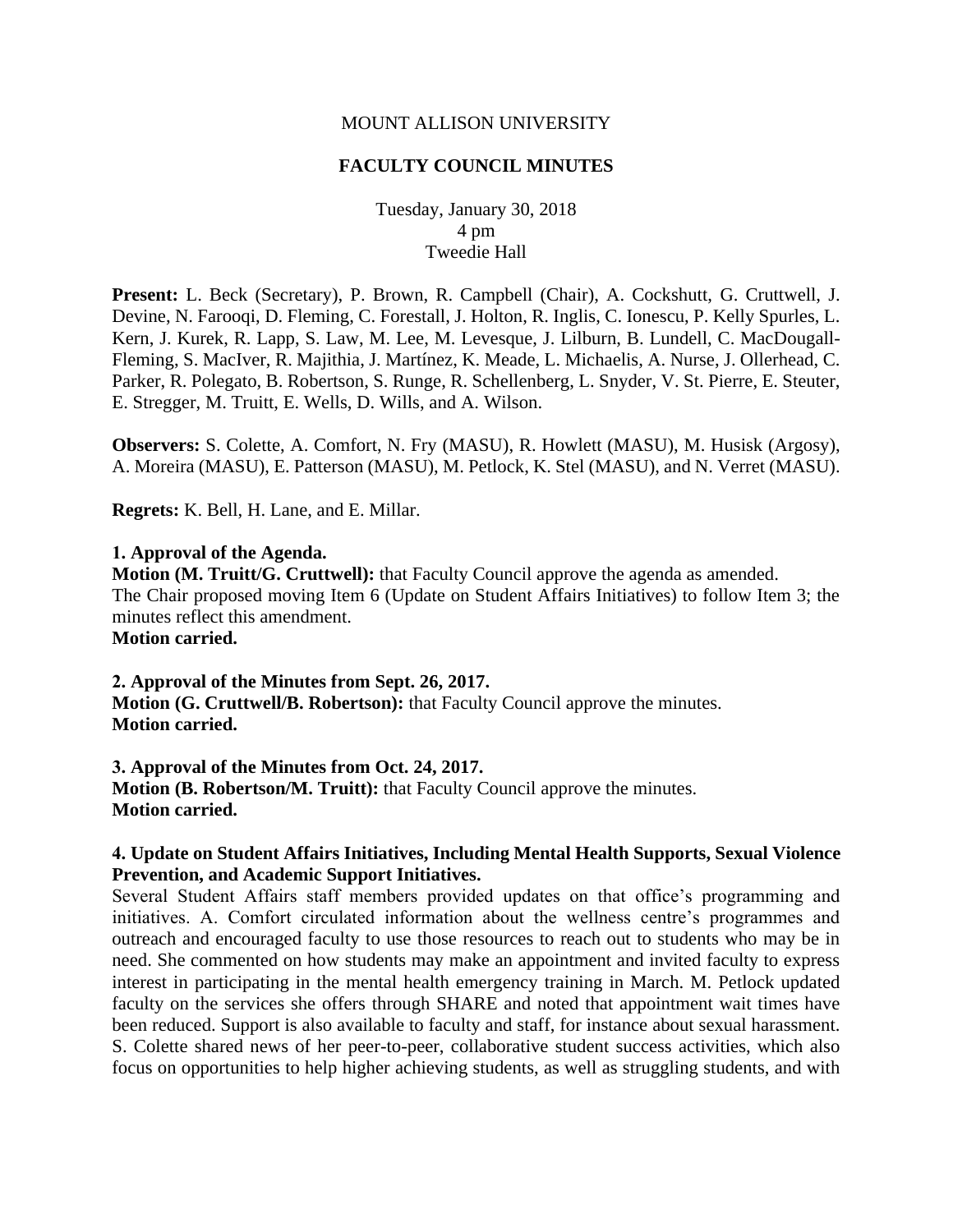increasingly discipline-specialized resources. Members are encouraged to follow up with A. Comfort, M. Petlock, and S. Colette.

# **5. Minimum Class Size Benchmark of 8 Students.**

J. Ollerhead informed members that the deans will be identifying courses that habitually have 8 students or fewer and investigate the reasons for the lower enrolments in order to see if resources should be reallocated elsewhere, particularly to address waitlist challenges. Several members expressed concern that upper-year offerings in many programmes, and the ability for students to complete degree programmes, would be impacted were a minimum enrolment figure imposed. J. Ollerhead stated that deans will have some discretion in applying the minimum enrolment target. Discussion also turned toward the impact that the new distribution requirements model is having on first year enrolments, if greater waitlists have resulted, and whether we should be reflecting on other pressures—such as the termination of the anthropology programme—for reasons behind first-year waitlist challenges. R. Campbell and K. Meade commented that external data typically evidences greater student satisfaction at the upper year level, and S. Runge stated that smaller classes incentivize recruitment.

# **6. Discussion of Draft Revision of Policy 5310 Evaluation of Teaching**

L. Snyder presented the pre-circulated report and requested questions and comments. MASU members on the committee provided additional context about student consultation and the selection of questions for the teaching surveys. E. Steuter and R. Polegato commented that these evaluations are being used for promotion purposes or for teaching awards, and some of the information collected on teaching surveys does not respond to these objectives. A lively discussion about the questions to be included under the policy, as well as the administration of the surveys, ensued.

## **7. Decanal Structure for 2018-2019.**

J. Ollerhead reviewed the community's response to the decanal restructuring proposal circulated to the community in January; he reported that he had received approximately fifty written responses, a number of phone calls, and participated in planned and unplanned meetings. The consultation provided no clear direction forward. He concluded that the consultation process had not been successful or conclusive and plans to return with a revised proposal soon. J. Lilburn asked about the community's response to proposed adjustments to the role of the university librarian, and J. Ollerhead informed members that most feedback discouraged replacing the librarian with a manager. J. Lilburn pointed to the media attention about this subject across Canada and in the librarian community; in addition to letters to librarians, the CAUT, NBFA, and CAPAL (Canadian Association of Professional Academic Librarians) have written expressing concern.

## **8. Report from the Chair.**

R. Campbell informed members that the process for appointing a new president will conclude soon. In addition to mentioning several events taking place on campus in the coming weeks, he praised the recently-awarded \$540,000 grant from the Canada Council to the Owens Art Gallery.

## **9. Other Business.**

None raised.